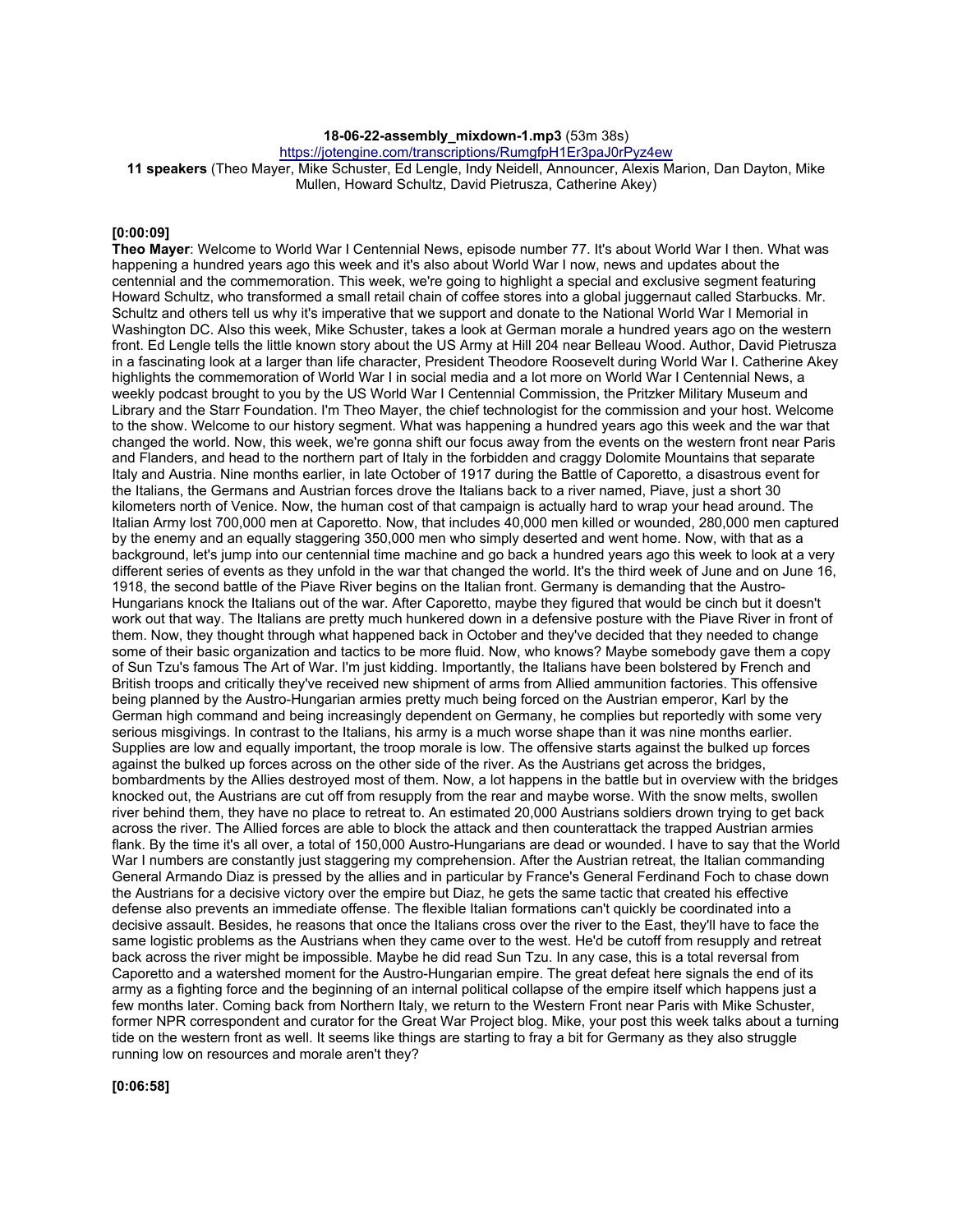**Mike Schuster**: That's right, Theo. The headline reads on western front now a flood of Americans, balanced of forces changed for good, blame the pacifist and shirkers. This is special to the Great War Project. On the western front, a century ago, the tide is beginning to turn away from Germany and in favor of the Allies, France, Britain and now most importantly, the United States, so writes one German officer in his diary the threat of an American Army gathers like a thunder cloud and every week brings that threat closer according to historian, Adam Hochschild. He adds, "The brief window of opportunity for a decisive German victory was starting to close. As the Germans probe deeper into France, the very speed of their advance, " writes Hochschild. Add close to the problem that commanders had not anticipated. Short of food for months consuming a diet of turnips and horse meat, exhausted German troops kept halting against orders to gorge on tempting supplies of captured French wine, British rum, canned beef, bread, jam and biscuits left by the retreating allies. It was a bad blow to the German morale to see how well fed the Allies were especially after soldiers had been repeatedly told that the U-boat campaign had left the enemy starving. The fight for Belleau Wood is a victory for the allies in one of the first large scale battles for the Americans and now number hundred of thousands of fresh deployed troops in Northern France. The balance of forces on the western front was not changed for good. In early June writes historian, Martin Gilbert, "French code breakers do just that. They break the German codes and this become aware of imminent German plans to launch an attack on the French sector of the western front. When the German defensive comes, the French are prepared." This precious intelligence reports Gilbert, enabled the French to make diligent preparations. German troops were once more only 45 miles from Paris on July 6th a century ago, the day before the new German assault, British forces surprised the Germans in an effective assault of their own including the massive use of aircraft. Gilbert writes, "Above the warring armies, a thousand British and French air craft were in continuous fierce conflict." At midnight on July 7th, the Germans unleashed their offensive with a massive artillery of bombardment a million rounds of mustard gas, 15,000 tons of gas shells. It does not look good for the French and General Pershing tells the French prime minister so but Pershing says, "It may not encouraging just now but we are certain to win in the end." A fascinating story later that summer illustrates just how weary the Germans had become. A joint French American attach pushed the Germans back in a series of battles, writes historian, Adam Hochschild. "During 1, a corporal Adolf Hitler got into a fist fight with the newly arrived soldier who insisted it was foolish to keep fighting." According to a man in his unit, Hitler became furious and shouted in a terrible voice, the pacifist and shirkers were losing the war, just a glimpse into how one more begets another and that's the news for this week from the Great War Project.

#### **[0:10:14]**

**Theo Mayer**: Thank you, Mike. Mike Schuster is the curator for the Great War Project blog. The link to his post is in the podcast notes. That leads to another segment of America Emerges: Military Stories from World War I with Dr. Edward Lengle. Last week, our focus was on the Battle of Belleau Wood and the marines that led the fight there. However, during our interview with author, Alan Axelrod, we talked about the fact that the US army played a big role, not just the marines which is a perfect lead in for this week as Ed Lengle tells us the mostly untold story of the US Army's assault on Hill 204. Ed.

# **[0:10:57]**

**Ed Lengle**: The US Marines carried the brunt of the fighting at Belleau Wood just to the east of those terrible woods however the US Army's 30th regiment took part in the conquest of German Hill 204. Although forgotten today, this was an important and tactically brilliant operation in which French and American soldiers fought side by side. Its results raised the question of whether the Marine assault on Belleau Wood was necessary or had to be so bloody. Hill 204 was probably a prime real estate. Captured by the Germans in May 1918, it overlooked Chateau-Thierry to the east and positions held by the US 2nd Division to the west. German machine guns firing from Hill 204 had inflected heavy casualties on the marines on June 6th, the first day of the Battle of Belleau Wood. Without capturing Hill 204, the Americans could not hope to advance any further in this sector. Tactically in fact, Hill 204 was more important than Belleau Wood. Hill 204 wooded at the top and had partially open slopes. It was rough terrain, held in strength by the German 231st Division. The French 10th Colonial Division determined to drive out the Germans with help from the US 3rd Division's 30th Infantry Regiment. On the night of June 5th to 6th, just as the marines prepared to attack Belleau Wood, a pioneer company of the 30th regiment worked with French colonial infantry to capture the village of Monneaux right next to Hill 204. Next, instead of assaulting Hill 204 frontally, French and American infantry began infiltrating up the hillside. Moving carefully forward, when possible under cover of night, they would occupy a little territory and then dig pits for carefully sited machine guns. Then they waited for the enemy to attack. When the German infantry came to root out the machine gun nests, the French and Americans opened fire, shot them down, and drove them back. The next night, the American and French soldiers would move uphill a little further, set up new machine gun pits, and wait for the enemy to attack. The Germans always did, and were always driven back. By mid-June, while the Marines were still fighting savagely for Belleau Wood, the French Colonials and U.S. Army had largely captured Hill 204, taking light casualties and essentially destroying the German 231st Division. The Marines learned vital lessons at Belleau Wood, but the Marine Brigade was largely destroyed in the process. The U.S. Army's 30th Regiment, meanwhile, learned equally vital lessons on Hill 204, and most of its officers and men lived to share those lessons. Their willingness to take instruction from cautious but smart French officers was vital. One wonders what would have happened if the Marines had used the same tactics, with French cooperation, at Belleau Wood.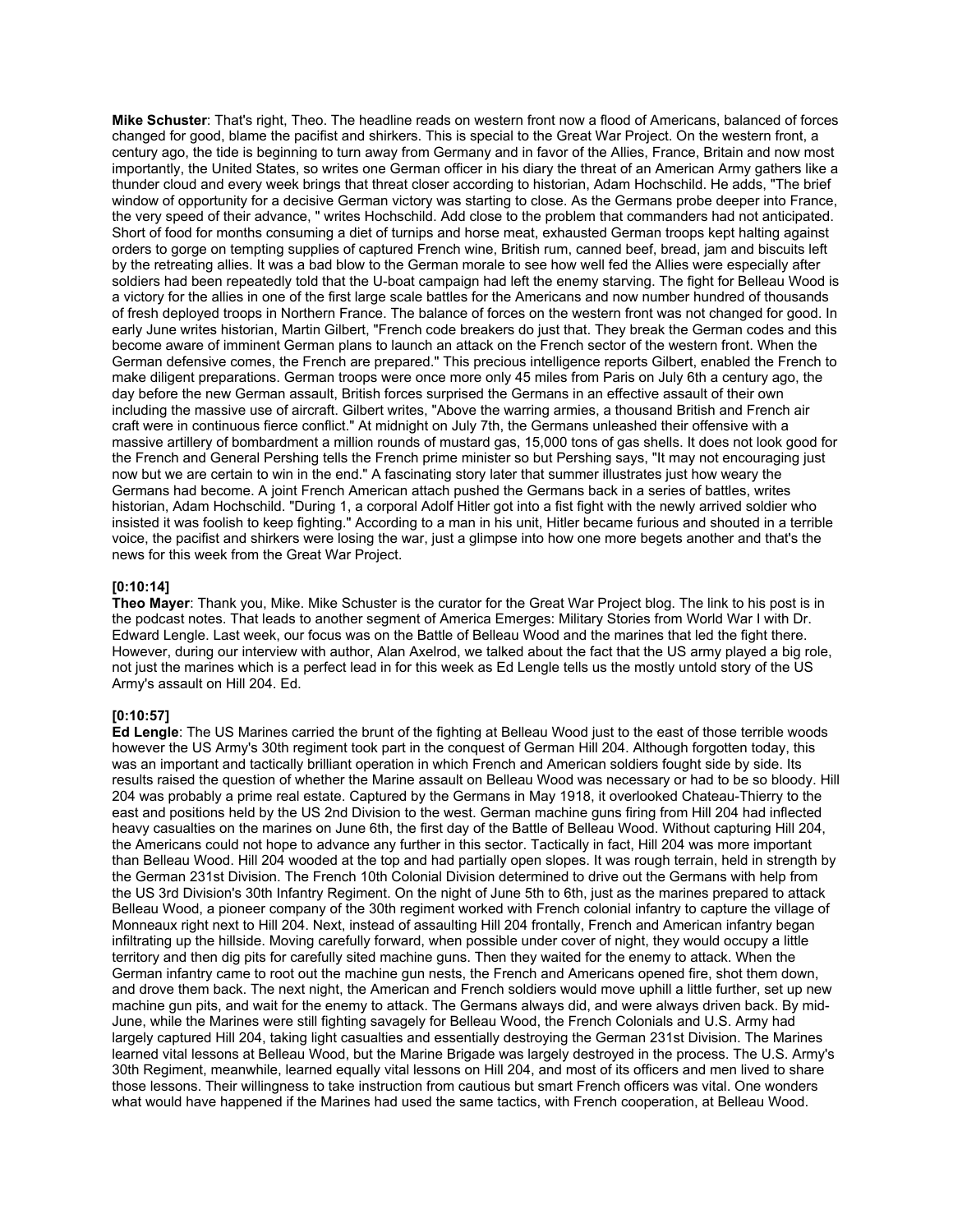# **[0:13:47]**

**Theo Mayer**: Dr. Edward Lengel is an American military historian and our segment host for America Emerges: Military Stories from World War I. We put a link on the podcast notes for Ed's post and his author's website. As a follow up to our previous week's stories about submarines in World War I and the attacks along the eastern seaboard, our friends at the Great War Channel on YouTube posted a really interesting episode this week about submarine attacks on the US coast. Following is host Indy Neidell with a short clip from the episode entitled The Only German Submarine Attack on the US Shores in World War I.

# **[0:14:27]**

**Indy Neidell**: An HS1L flying boat piloted by Ensign Eric Lingard and Ensign Edward Shields and with chief special mechanic Edward Howard in the bomber seat took off from the station and headed toward the action. They would participate in the first and only naval air action to occur in the American theater of World War I in the Western Atlantic. The HS1L carried only Mark 4 bomb which meant there was no room for error in this era of inaccurate bomb sites. If the bomb came near the submarine and exploded, there was no doubt the sub would be at least severely damaged if not completely destroyed. By the time Lingard and his crew arrived over the scene, the U-156 has been bombarding the boats offshore for about half an hour. In that time the beach had become crowded with hundreds if not thousands of beach goers who had come out of their summer cottages to witness the German navy use a tug a few barges as target practice just two to three miles from land. That must have been absolutely a staggering site to see. These same witnesses were also about view the fight between the American airmen and the U-156. I don't know if there's a movie about this. There has to be a movie about this.

# **[0:15:44]**

**Theo Mayer**: To watch the whole episode, search for the Great War Channel in YouTube or follow the link in the podcast notes. Now it's time to fast forward into the present with World War I Centennial News now. This part of the podcast focuses on now and how we're commemorating the Centennial of World War I. In a special and exclusive segment on the World War I Centennial News podcast we're gonna take you to a unique event held this past Monday on June 18th aboard the USS Intrepid, the centerpiece of New York's remarkable Intrepid Sea and Air Space Museum. There, the US World War I Centennial Commission hosted a memorable evening on behalf of the national World War I memorial in Washington DC. After a special welcome by the Intrepid's Alexis Marion, VP of institutional advancement and some remarks by our own Dan Dayton. Admiral Michael Mullen, the 17th chairman of the joint chiefs of staff took the stage to introduce the keynote speaker, Howard Schultz, who transformed a small retail chain of coffee stores into a global juggernaut called Starbucks. Mt. Schultz, a very committed supporter of veterans. Also, created quite a buzz recently when he announced that he's stepping down as an executive chairman and as a member of the company's board of directors, effective June 26, 2018. Take a listen to this exclusive report on World War I Centennial News as Mr. Schultz and the others explain why we need to support and donate to build our national World War I memorial in the nation's capital.

# **[0:17:34]**

**Announcer**: Ladies and gentlemen, please welcome to the stage, the vice president of institutional advancement for the Intrepid Air, Sea, and Space Museum, Ms. Alexis Marion

# **[0:17:50]**

**Alexis Marion**: Good evening. On behalf of our entire staff and the board of trustees, it is an honor to host this important World War I Centennial Commission event and to welcome you to the Intrepid Sea, Air, and Space Museum, I realized that you're here as part of an effort when we wholeheartedly support to commemorate the heroes of the great war, World War I while this great ship, the USS Intrepid was commissioned 75 years ago during World War II. It is the fitting venue to reflect upon the sacrifices that our nation service men and women have made and continue to make each and every day. Thank you to the World War I Centennial Commission for your important work and for choosing Intrepid for this meaningful event tonight.

# **[0:18:37]**

**Announcer**: Ladies and gentlemen, please welcome to the stage, the executive director of the World War I Centennial Commission and president of the US Foundation for the Commemoration of the World Wars retired navy captain Dan Dayton

# **[0:18:55]**

**Dan Dayton**: One hundred years ago, 4.7 million American families sent their sons and daughters off to fight a war and what would turn out to be the war that changed the world as our chair, Terry Hamby is fond of saying they were sent in to battle to offer their lives in defense of freedom in places they have never seen and for people they had never met. More than two million Americans fought on the western front to help win the Great War for the Allied powers and to set the stage for the American century. Our nation and our world would never, ever, again be the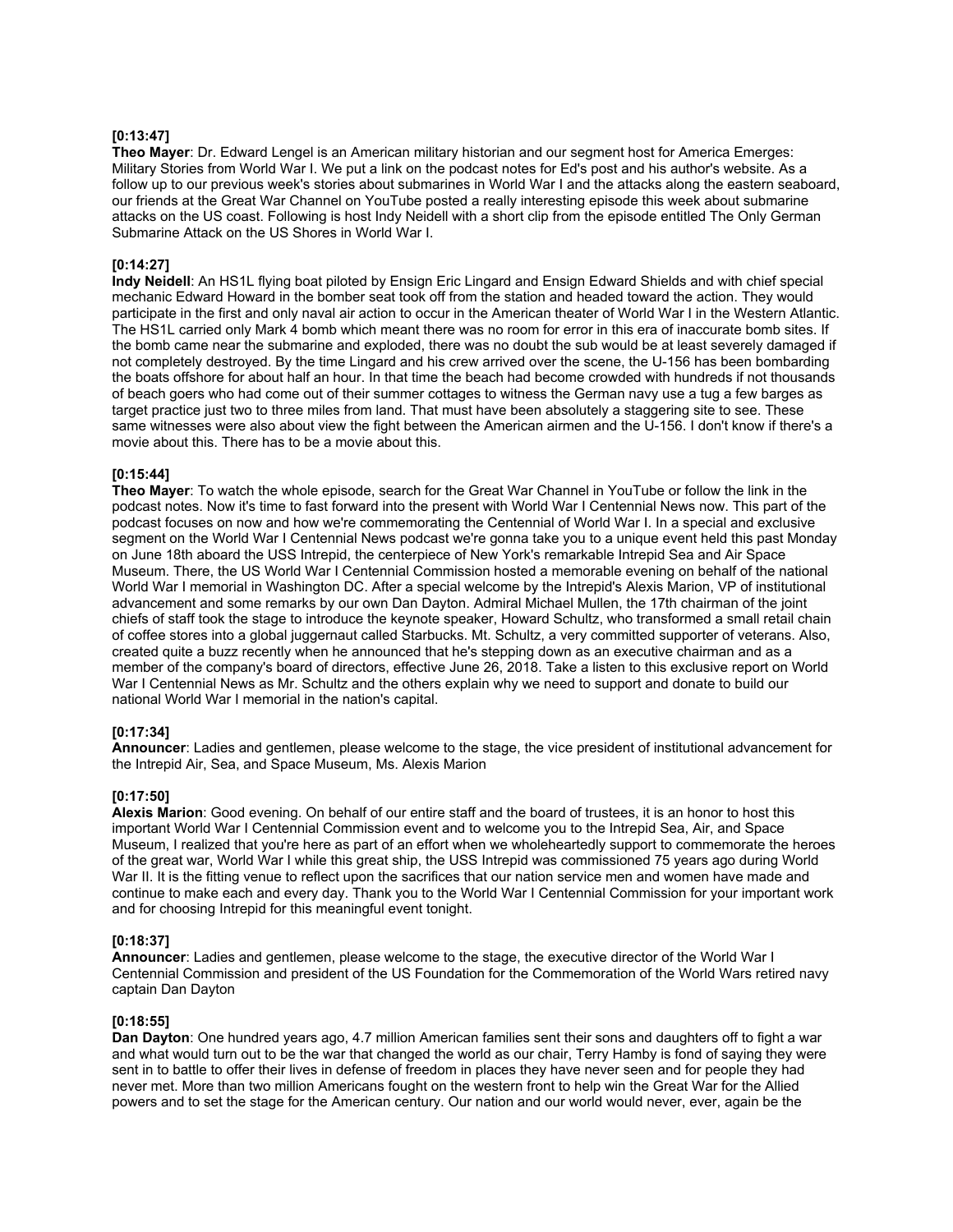same. Shocking to so many, as you saw on the video is the fact that there's no national World War I memorial in Washington so the capstone effort for the commission is to create one, to take its rightful place among the other Great War memorials in our nation's capital and we need the help of all Americans to get it done. It will take about \$42 millions and there's no taxpayer dollars in the construction. I'm pleased to report that thanks to the extraordinary generosity of our donors, we've raised more than 20 million to date and the momentum is accelerating as you can tell. Tonight is a very special night for us. We're here to celebrate the great work that's been accomplished to thank those who have answered the call to share our exciting plans for the memorial and for us to ask you to consider coming aboard to help in any way you can. America is not a country who forgets its vets ever. It's just not who we are as Americans. Who we are as Americans is exemplified but our next two speakers. One has been called a new model for military officers and a case study in 21st century leadership. The other a Brooklyn native followed his vision and built a company that has touched nearly everyone on the planet. Ladies and gentlemen, please join me in welcoming our two very special guest, Admiral Mike Mullen and Mr. Howard Schultz.

### **[0:21:10]**

**Mike Mullen**: Someone asked me earlier what I'm doing with my life now that I've retired, and I get asked to do a lot of things. Dan came to see me 18 months ago, two years ago, 18 months ago and presented the case for the memorial and asked me if I'd help. I was incredibly impressed with him and his organization in a town that doesn't make much a reality anymore in Washington. If you've been involved in trying to establish memorials in that town, every bit is tough and bureaucratic is anything that we do. Dan, your leadership has been particularly important and I'm really grateful for that so thanks. It does take resources to do something like this and it takes very generous for organizations, companies and individuals to make something like this happen. As Dan said, we are not a country that forgets and yet in World War I, we lost 116,000 Americans and we have virtually forgotten. It is the charge quite frankly of this memorial to make sure that that ends, that those 116,000 that sacrificed so much and the millions of Americans that those loses affected are not forgotten and that we never, ever forget their sacrifice. I've talked about two things. One is this theme of disconnect between the American military and our people and the other is the losses that occur, and the sacrifices which are so unique. My Howard Schultz story doesn't go back that long, certainly not as long as he's been working on putting Starbucks on the map. It goes back not too long after I retired. He had been brought to my attention by Bob Gates who was on his board, who I was very closed to and Pete Chiarelli who was the vice chief of the army and both Pete and Bob said, "This is somebody you need to meet because he does care about our military." In his book, one of the things that I admired the most about the book is Howard admitted that he knew very little about our military but Howard is different in that regard because when he sees a problem and he recognizes a fault, he works hard to fix it and so he agreed to go and meet our people and he would tell you more eloquently than I of the people that he met the quality that they were which we knew and are and the difference that they make. He subsequently wrote a book about this, about 10 individuals that he had met some in theater, some back here who are extraordinary individuals, serving their country, not just in the military but also America. As he is one to do, he had set a goal to hire 10,000 veterans so he committed to hiring veterans which is a hugely critical issue for all of us. There are leaders from many veterans organizations here tonight and I want to thank you for what you do as well but Howard did that and he set an example, and I know I've spent enough time with him to know how much he cares about our military and our veterans and what a difference he's made in their lives which is what makes it pretty easy for me when asked to come up and say a few words about Howard. It was an easy yes because he's such a special man so Howard I actually came up to say as publicly as I can. Thank you. Thanks for all you've done for our men and women in uniform, for our veterans, whatever you choose to do in the next chapter of your life. I know that our citizens, our country and our world is gonna be better for it. Ladies and gentlemen, please help me welcome an extraordinary American, Mr. Howard Schultz.

#### **[0:25:30]**

**Howard Schultz**: Thank you very much. I want to express my sincere gratitude to the World War I Centennial Commission for hosting this event and in particular for its effort to establish a national memorial commemorating the service and sacrifice of those who serve in the First World War. This acknowledgement is obviously long overdue. Our nation honors the veterans of every major world war of the 20th century with a national memorial in Washington DC. There's one glaring exception the veterans of World War I. The last of the doughboys is gone but what they did, the courage they showed, the quiet dignity they possess, the world they created can never be forgotten and thanks to the efforts of the World War I Centennial Commission what these men and women did a century ago will finally be remembered and forever honored as part of the great American story. When World War I veterans finally get the memorial they deserve, they'll move from a few pages in history to a central place in the nation's capital. Now, World War I was one of the most consequential events of the 20th century. It was a conflict of unparalleled ferocity. It resulted in the collapse of several empires and a devastated continent. It was the first modern war and it ushered in the modern world. America was neutral when the war began but when peace was declared and our army suffered 375,000 casualties and more than 116,000 deaths. That casualty rate was almost doubled in World War II. In fact, Americans died on the western front, men and women who died almost twice that of the Vietnam and Korean War. World War I was America's first major conflict fought in foreign soil. For the first time the United States stood up on the world stage for the principals of liberty and self-determination. We all know now it would not be the last time. As a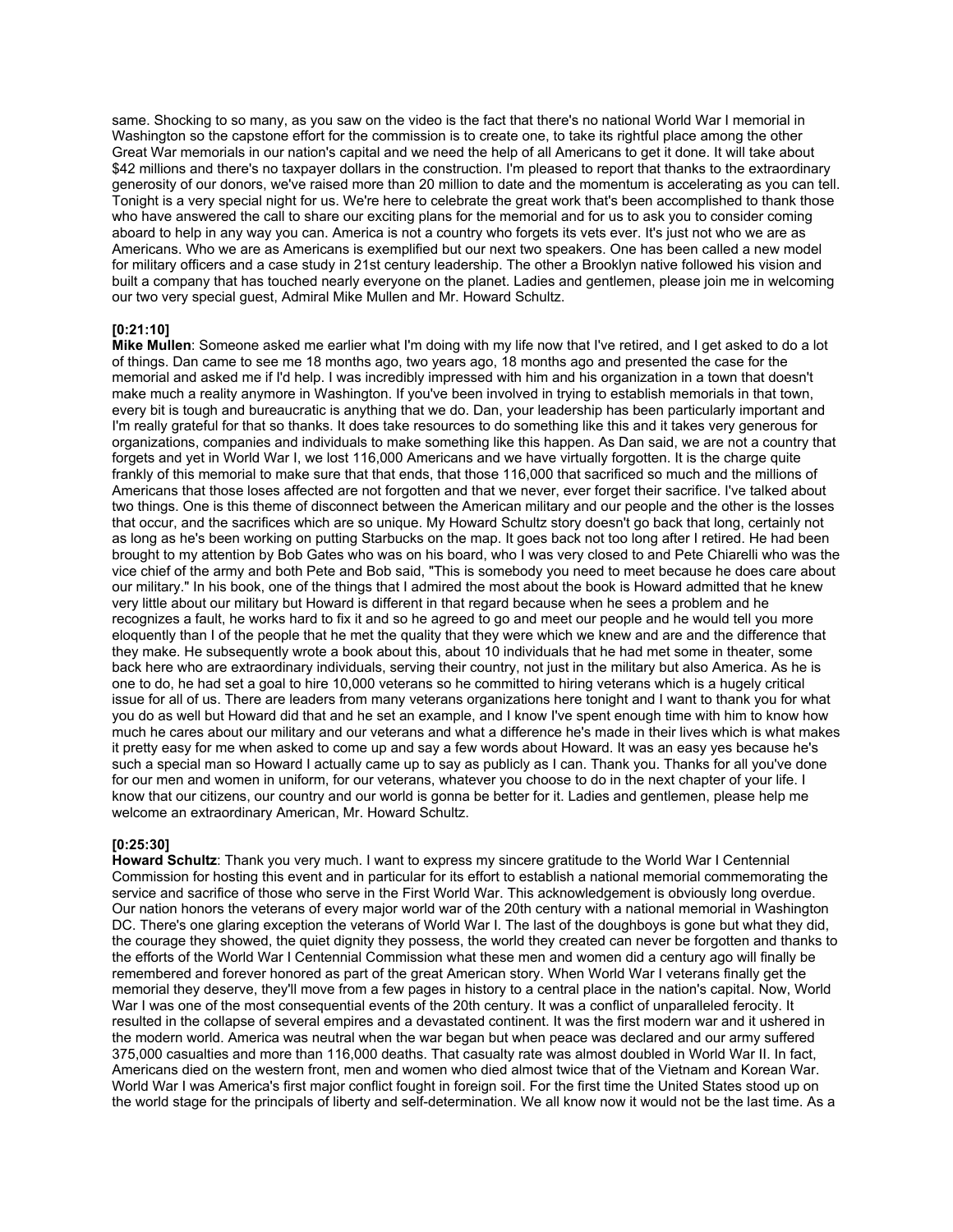result of World War I, the 20th century became the American century. It's been said that the revolution America became a nation, that in the civil war, America became a United Nation and in the Great War, America became a world nation. We've been a world nation ever since. We've learned sometimes the hard way that the United States can't be indifferent to conflicts and disorders in the world beyond our shores. However, we need to lead in the world with wisdom and with modesty. In World War I, we fought in common cause side by side with the British, with the French and yes with the Canadians. They were our allies then and they are certainly our allies now. World War I not only changed the role of America in the world, in changed the meaning of America. America reshaped the course of the war and the war also reshaped America. The United States emerged as the strongest economy in the world and we emerged as a country ready for change. The war became a defining moment for women who's the first war in which American military women had served stateside and overseas. Their participation and sacrifice paved the way to the acceptance of women in the armed forces. Because so many men went off to war, women finally got the jobs they rightfully deserve, and guess what, they did a remarkable job. It's no accident that women secured the right to vote jut two year after the great war ended. Here's something to listen to especially when you think about what's going on in the southern border. Immigrants, yes, immigrants also made vital contributions to the war effort. This number shocked me when I first heard it. 800,000 immigrants or first generation Americans served in the armed forces. During the war, American men between ages of 18 and 45 were required to register the draft. This included non-citizen residents who had filed a declaration of intent to become a citizen but this is what really got me. Immigrants who had not yet filed such a declaration were exempt from the draft but thousands, thousands of them volunteered to serve and they did so with distinction and think about that in relationship to what's going on as we speak in the southern border of the United States of America. More than 350,000 African-American soldiers who served with the American expeditionary forces on the western front, despite facing racially segregated units and housing as well as lower pay. The rapid expansion of industry in the north that was a result of the war offered a better life to blacks. The First World War help contribute to the great migration that fundamentally recast the American landscape that inspired African-Americans who returned home from the war to oppose Jim Crow laws in the south and it began to accelerate the Civil Rights movement. It was difficult for America to fight for democracy abroad while at the same time denying it to fellow citizens at home. There's always a danger when war is conducted on a colossal scale to forget individual stories of courage and resilience. The fact is wars are not won by nation so much as they are by individuals who one by one fight on behalf of the country. Here's an amazing story, remarkable story, probably one of thousands that occurred during World War I that I want to share with you. In 1917, Henry Johnson all five-foot four inches and 130 pounds of them enlisted in the all black 15th New York National Guard Regiment. Poorly trained, the unit was assigned to menial task. You can just imagine unloading ships, digging the trench until they were sent to France. There the men were lent to the French 4th Army which was short on troops. The unit became known famously as the Harlem Hellfighters. They came home as one of the most decorated units in the entire US Army. They showed the world and America itself the skill and bravery of black soldiers. On May 4th, 1918, Henry Johnson found himself manning a listening post with another private, Needham Roberts. As the Germans attacked, Johnson began tossing grenades at them. When he ran out of grenades, he began firing his rifle but it jammed on him. As the Germans moved in on Johnson and Roberts, Private Johnson used his rifle as a club literally until the butt of his rifle began to splinter. When he saw German's attempting to take Roberts prisoner he charged them with the only weapon he had left which was simply a bolo knife. Henry Johnson, although severely wounded kept fighting until French and American troops arrive. When they did, he literally collapsed. The result of 21 wounds he had sustained in the fight. Private Henry Johnson was awarded France's highest award for valor given to Allied soldiers. President Teddy Roosevelt called Johnson one of the five bravest Americans to serve in the First World War. He was the epitome of the American soldier but this is what really is so unfortunate about this whole story and why we're here today because it took decades for him to probably be honored by his country. It wasn't until 1996, that President Clinton awarded Johnson posthumously a Purple Heart and finally president Obama in 2015 awarded Johnson the congressional medal of honor. A hundred years is too long to wait. This is a type of person who fought on behalf of America and its ideals in World War I despite having to live under segregation and injustice. The United States recognized the bravery and contributions of Henry Johnson far later than it should have just as we have collectedly failed to fully recognize the bravery and contribution to those Americans white and black who served alongside Private Johnson but that collective failure can finally be undone. Those that deserve recognition and honor can finally receive it and each of you here this evening can help make that happen. The men and women of World War I were by and large people who were self-reliant, and modest. It was a generation that did not call much attention to itself. These are admirable human qualities especially in the age of vanity and self-indulgence and it explains why returning veterans did not push for a national memorial. From their perspective, they did their duty and that's what citizens did. They did their duty, but I have a much different view and by your presence here tonight, I know that you do as well. These gallant individuals shouldn't be denied of placing the American story because of their humility and we're foolish if we continue to deny ourselves access to their inspiring stories. General John J. Pershing, commander of the American expeditionary force said time will not dim the glory of their deeds but in fact sadly time did dim the glory of their deeds. In building a national memorial we'll reacquaint ourselves with some of the most remarkable accomplishments in American history building this national memorial, will ensure we remember their achievements. It will honor the heroes finally of the Great War. It will inform this and future generations about the causes and consequences of the conflict to which we all can learn and it will commemorate an epic conflict, the first global war in history a century after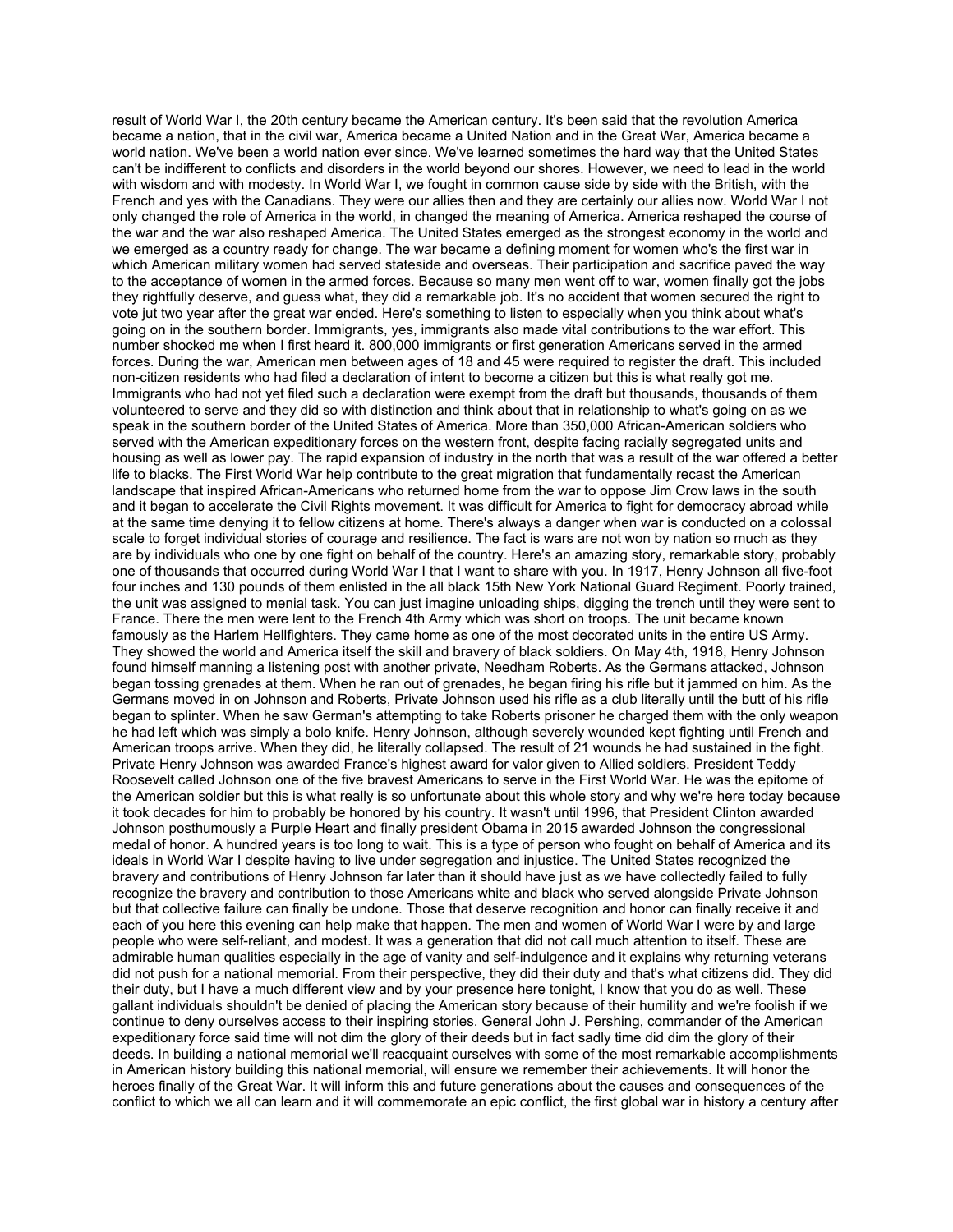it ended. The sacrifices of the doughboys will finally have a lasting physical presence in the nation's capital. Thank you very much.

### **[0:36:59]**

**Theo Mayer**: Welcome to the Historian Corner. Now, we've talked a lot about the many amazing men and women of this amazing period in history and today we're gonna focus on a historical figure whose name we all know. A really interesting man and one of the biggest personalities of the turn of the century. The man who was president of the United States from 1901 to 1909, President Theodore Roosevelt. With us is historian, David Pietrusza who's here to help us understand the man and his role leading up to and during the war that changed the world. David, thank you for joining us today.

### **[0:37:38]**

**David Pietrusza**: Thank you.

#### **[0:37:39]**

**Theo Mayer**: Let me start by briefly asking to describe Roosevelt's two terms ending five years before the war broke out so we have some context.

#### **[0:37:49]**

**David Pietrusza**: They're just incredibly energetic. TR just exhaust the American public and observers of his administration at himself. If he's not busting trust, he's creating national parks, wildlife sanctuaries, passing a pure food and drug act, regulating the railroads and their rates, creating the Panama Canal, ceasing that land from Colombia, circumventing congress, getting the job done by hook or crook, resolving the Russo-Japanese war and winning the Nobel Peace Prize and sending the Great White Fleet around the world. He's just so busy all the time and when he's not doing that, he's reading a book a day and raising a brood of about five children, running all over Washington, riding horses and forwarding the Rock Creek. Just really fascinating. The American public, the American media like no president had in a very long time, maybe if ever.

### **[0:38:44]**

**Theo Mayer**: Pretty outspoken as well and as America was not joining the war, and as the election of '16 happened, he was pretty outspoken about that, wasn't he?

#### **[0:38:54]**

**David Pietrusza**: At first, oddly enough, he's quite circumspect. When the Germans invade Belgium, he sounds almost Wilsonian about, "Well, the German have to do what they have to do. Nations have to do that," but then, particularly when the Lusitania is sunk, he is absolutely outraged and he verbally declares war on Germany and on the Wilson administration which he thinks is not doing enough, not being tough enough with Germany and not preparing for a war. If war comes, you should be prepared to fight it the old speak softly and carry a big stick.

# **[0:39:32]**

**Theo Mayer**: He actually campaigned to become the general of the armies during all this when we finally declared war, didn't he?

# **[0:39:37]**

**David Pietrusza**: Not to be the general of the armies. Remember he has some perspective. His ego has its limits. He is known after leaving the presidency as Col. Roosevelt so he wants to lead a division of volunteers and Woodrow Wilson wisely says, "No. TR is blind in one eye, deaf in one ear, 50-ish, overweight and seriously insubordinate." Afterwards he's complaining that he cannot go over to France and says, "All I was asking was permission to go over and die." Pretty heavy stuff but the person who respond to him which is probably says, "Did you make that perfectly clear to the president, Mr. Roosevelt?"

#### **[0:40:25]**

**Theo Mayer**: Dark humor but really funny. If Roosevelt were to describe Wilson in one word, what word do you think he'd use?

# **[0:40:32]**

**David Pietrusza**: Skunk, and he did, okay? Two words, Byzantine Logothete which I'm not sure what that means but it doesn't sound good. He just regards him as a liar, a weakling, am all around scoundrel and downright evil. TR really cannot stand the guy.

# **[0:40:56]**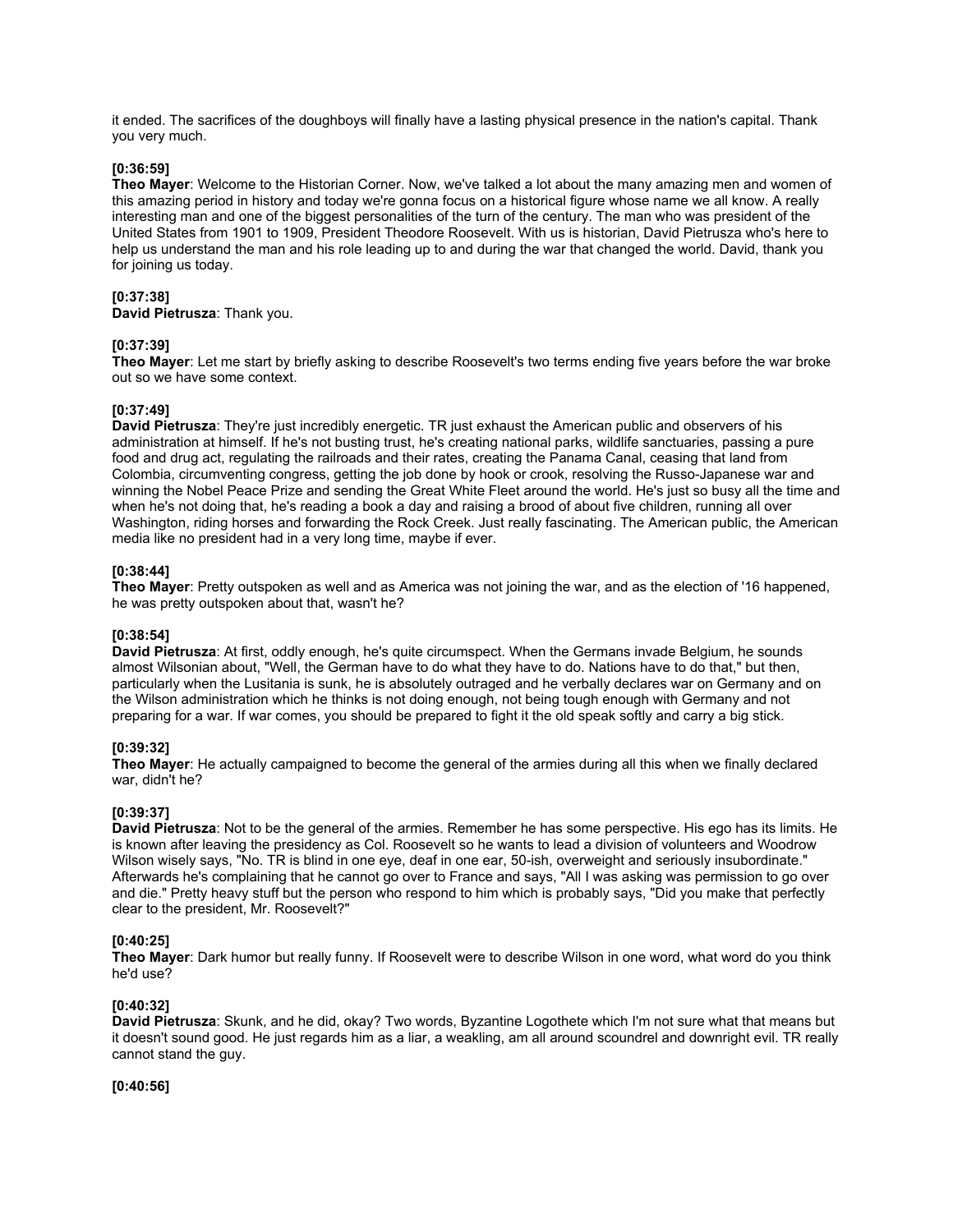**Theo Mayer**: Okay. The other way around. If Wilson were to describe Roosevelt in a word or a couple of words what do you suppose he'd say?

# **[0:41:03]**

**David Pietrusza**: Oddly enough charming. He kills them maybe not with kindness but he kills them with silence. He knows when not to respond. He knows that TR has this attraction which he creates with the American people at an emotional level, Woodrow Wilson creates that on an intellectual level and it's not the same thing.

# **[0:41:24]**

**Theo Mayer**: What's the most important thing we should remember about Teddy Roosevelt regarding World War I?

#### **[0:41:28]**

**David Pietrusza**: Teddy Roosevelt is really a war lover and this is not to be admired. In the 1890 he doesn't care who we go to war against. He just wants us to get involved in a rumble but he is right about preparedness, the soldiers are training with broomsticks on Governors Island in New York City. We have to rely on the British for tanks and on the French for airplanes, but there's a reason why we don't get to make that big push against the Germans for a very long time after we'd become involved in the war.

#### **[0:42:02]**

**Theo Mayer**: Now, Teddy Roosevelt really gave a lot to World War I in a personal way. Can you talk about that a bit?

#### **[0:42:09]**

**David Pietrusza**: Well, he got his war and he paid his price. He was not able to go over to France but one of his daughters went over as a nurse. Four of his sons went over. Kermit originally went to Mesopotamia with the British army. Ted Jr. Is seriously wounded in France. Archie is seriously wounded. He's held together by scotch tape at the end of the war and TR's youngest son, most believed son, Quentin volunteer for the army, air corps and on his second combat mission, he takes a German, pull it right between the eyes, TR is of course really saddened by the eyes, grief stricken. He gets the news. It's all stiff upper lip because TR is a real 19th century kind of guy but he walks alone to the stable where Quentin's old pony, a little Shetland, a miniature is and he wraps his arm around that pony and weeps uncontrollably.

### **[0:43:13]**

**Theo Mayer**: Wow. Sorry. You got me there for a moment.

# **[0:43:16]**

**David Pietrusza**: Gets me every time I tell it.

# **[0:43:18]**

**Theo Mayer**: Well, David. Thank you for giving us these wonderful perspectives of really most colorful American.

#### **[0:43:24]**

**David Pietrusza**: Thank you.

# **[0:43:25]**

**Theo Mayer**: David Pietrusza is a historian and author of several books including TR's last war, Theodore Roosevelt: The Great War and a Journey of Triumph and Tragedy. Learn more about Theodore Roosevelt during the war and David's book by following the links in the podcast notes. Now, for our weekly feature, Speaking World War I where we explore the words and phrases that are rooted in the war. Sometimes, things just go wrong and often when they do, we calmly take stock of the situation, correct the issue and move on. There are those times when things just seem to go totally out of control and that's our word for this week Speaking World War I, tailspin. According to Oxford English dictionary that's now a common word meaning and uncontrollable decent was first used by the Royal Navy Air Service's publication wing in 1916 to describe the action of an out of control aircraft that was literally spinning in the air. Quote, "The old hands will remember the clever flying of a certain officer named, Schneider and the tailspin that nearly cut short the career of this very daring pilot." The word entered the American vernacular shortly after the war's end. In 1921, the New York Times used it to illustrate the implosion of the German Monetary system, An immediate and disastrous consequence of the war. Quote, "The abnormal and paradoxical conditions resulting from the German mark's tailspin are strikingly illustrated." Tailspin, still here and with us, and this word for Speaking World War I. There are links for you in the podcast notes. Moving on to World War I Word Tech following up on our history segment. We're headed back to the high Dolomite Mountains where the Austro-Hungarians and the Italian armies fought bitterly during World War I and we're gonna look at the Ice City. Now, fighting in those craggy steep mountains created a set of logistical problems quite unlike those of the muddy, flooded field of Flanders or the chalky wooded terrain of Northern France. Italian and Austro-Hungarian soldiers needed to fight off hypothermia, frostbite and rock